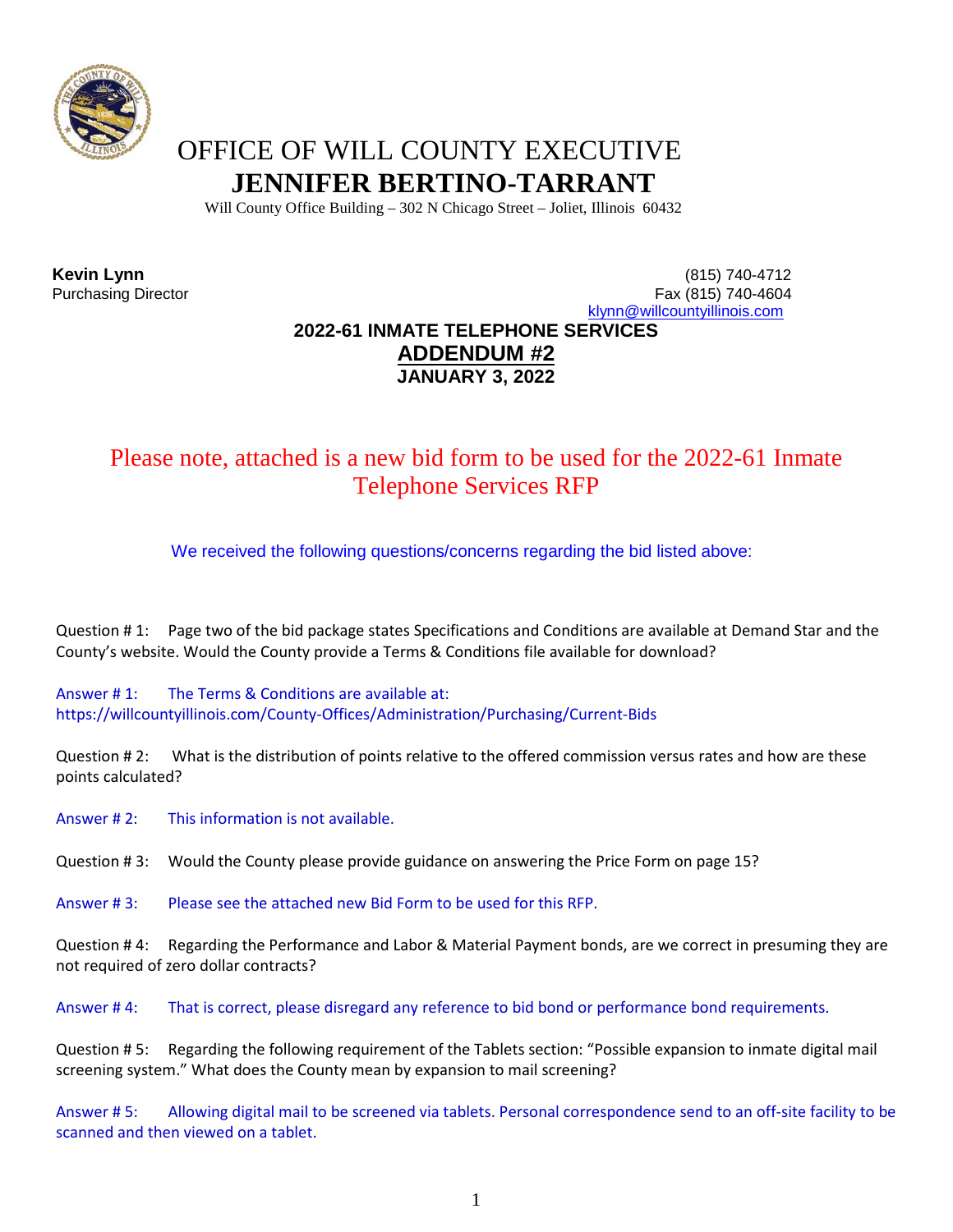Question # 6: Regarding the following requirement of the Tablets section: "Possible expansion to video messaging between custodies and the public. If implemented, must have ability to monitor and record for security purposes." What does the County mean by expansion to video messaging?

Answer # 6: We currently are under contract for video visitation. The "possible expansion" would be in addition to our current video visitation, allowing inmate visitation through the tablet, similar to SKYPE. Although video messaging is not a mandatory, expansion to this type of technology is a possible for the future.

Question # 7: Regarding the following requirement of the Digital Mail section: "Data mining, link analysis and investigation tools." What type of data does the County desire to mine in relation to digital mail?

Answer # 7: Inmate sending/receiving mail, what type of correspondence, and name and address of party sending/receiving correspondence to the custody.

Question # 8: Regarding the following requirement of the Digital Mail section: "Vendor must be compatible with current commissary (Stellar) and JMS (Tyler Technology/New World Systems) software." What is the purpose of the interface between the commissary and JMS vendors in relation to digital mail?

Answer # 8: Incoming Mail would not need to be interfaced with commissary or JMS. This portion is added as informational in case the system does tie in to our other systems.

Question # 9: Would the County please provide the past 12 months of inmate phone date to include total minutes by call type?

Answer # 9: This information was provided in Addendum #1

Question # 10: Would the County please provide the past 12 months of total commissions paid from inmate phone usage and other commissions paid?

Answer # 10: This information was provided in Addendum #1

Question # 11: Would the County please provide inmate jail locations, descriptions, classifications and number of inmates housed per location?

Answer # 11: Please see attached. Report title Phone Count with Classification added in yellow highlight.

Question # 12: Would the County please provide a housing unit list with classification, bed count, and ADP for pre and post COVID-19?

Answer # 12: Please see attached, titled ADP 2019-2021.

Question # 13: In light of COVID-19 and ever-changing state mandates, would the County accept an electronic ink signature for this proposal response?

Answer # 13: The County will accept electronic signature on bid forms

Question # 14: What is the timeframe to have all solutions installed?

Answer # 14: This is to be determined with awarded bidder.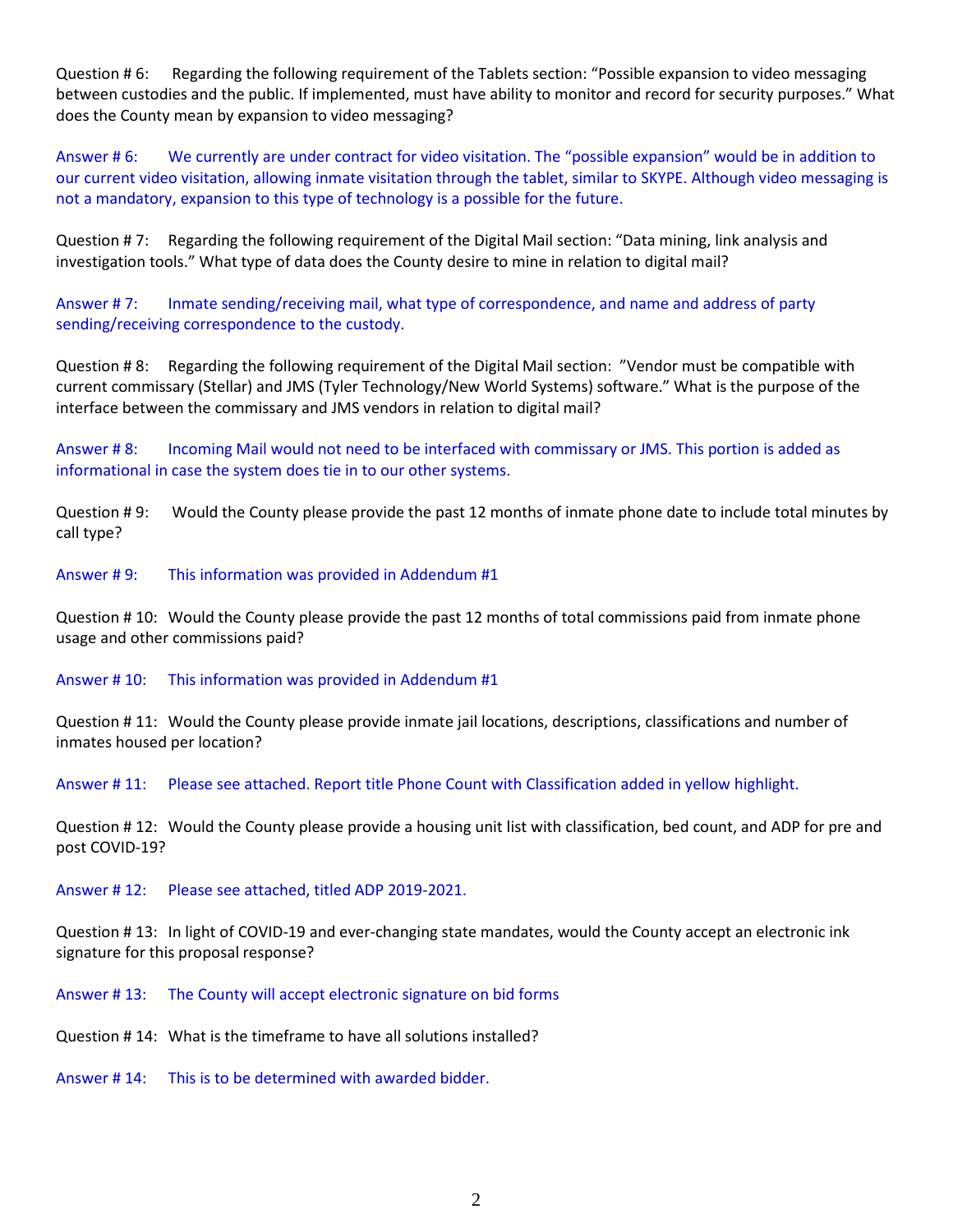Question # 15: Would the County please provide guidance on answering the Price Form on page 15?

#### Answer # 15: Please see the attached new Bid Form to be used for this RFP.

Question # 16: Regarding the Performance and Labor & Material Payment bonds, are we correct in presuming they are not required of zero dollar contracts?

Answer # 16: That is correct, please disregard any reference to bid bond or performance bond requirements.

Question # 17: Regarding the following requirement of the Tablets section: "Possible expansion to inmate digital mail screening system." What does the County mean by expansion to mail screening?

Answer # 17: Allowing digital mail to be screened via tablets. Personal correspondence send to an off-site facility to be scanned and then viewed on a tablet.

Question # 18 In response to the Question #6, the County had stated that beginning on November 1, 2021 that the ITS commission rate was going to be reduced from 70% to 49%. Therefore, it would be expected that the Commissions for the months of November 2021 and December 2021 would be substantially less than the Commissions for paid for January through October 2021. However, we suspect the data listed in the "Nov. 2021" and "Dec. 2021" columns may actual be for "Nov. 2020" and "Dec. 2020" as value of the commissions paid for these months are not substantially less than the monthly average. Will the County please advise/confirm which month/year the data in these column headings pertain to (Nov. 2021 or Nov. 2020 and Dec. 2021 or Dec. 2020)?

### Answer # 18: Correct, the first 2 columns listed as Nov. 2021 and Dec. 2021 should be Nov. 2020 and Dec. 2020. Please see attached updated spreadsheet

Question # 19: When analyzing we have found that the following data may have been improperly entered into the spreadsheet as the data is substantially less than the monthly averages reported:

- May -21 # of IntraLata Minutes = 12,778 (Monthly Average = 94,285)
- June 21 # of Interstate Calls = 10,166 (Monthly Average = 89,883.08)

#### Answer # 19: Please see attached updated spreadsheet for corrected numbers

Question # 20: Additionally, the spreadsheet reports the Monthly Average "Commission" to be \$54,322.49. However, when calculating the Monthly Average "Commission" based upon the Monthly Commission values provided, the result is \$53,567.00.

Furthermore, we have noted discrepancies relating to the "Commissions" reported.

For example, when calculating ITS Commission as 70% of Total Gross Revenues (All Call Types), we are showing an underpayment of \$130,792.97 in commissions for the data set.

When calculating ITS Commission as 70% of Total Gross Revenue (All Call Types) less Interstate Call Revenue, we are showing an overpayment of \$47,582.58 commissions for the data set.

To help eliminate these inconsistencies, we are respectfully requesting the County to please provide us with the complete "Call Commission Report" each month for the past year. It is to our understanding that this "Call Commission Report" can be generated via the "Secure Call Platform" or provided the directly to the facility from the incumbent (Securus) when requested. Additionally, a "Call Commission Report" was likely included with the facility's Monthly ITS Commission Revenue payment.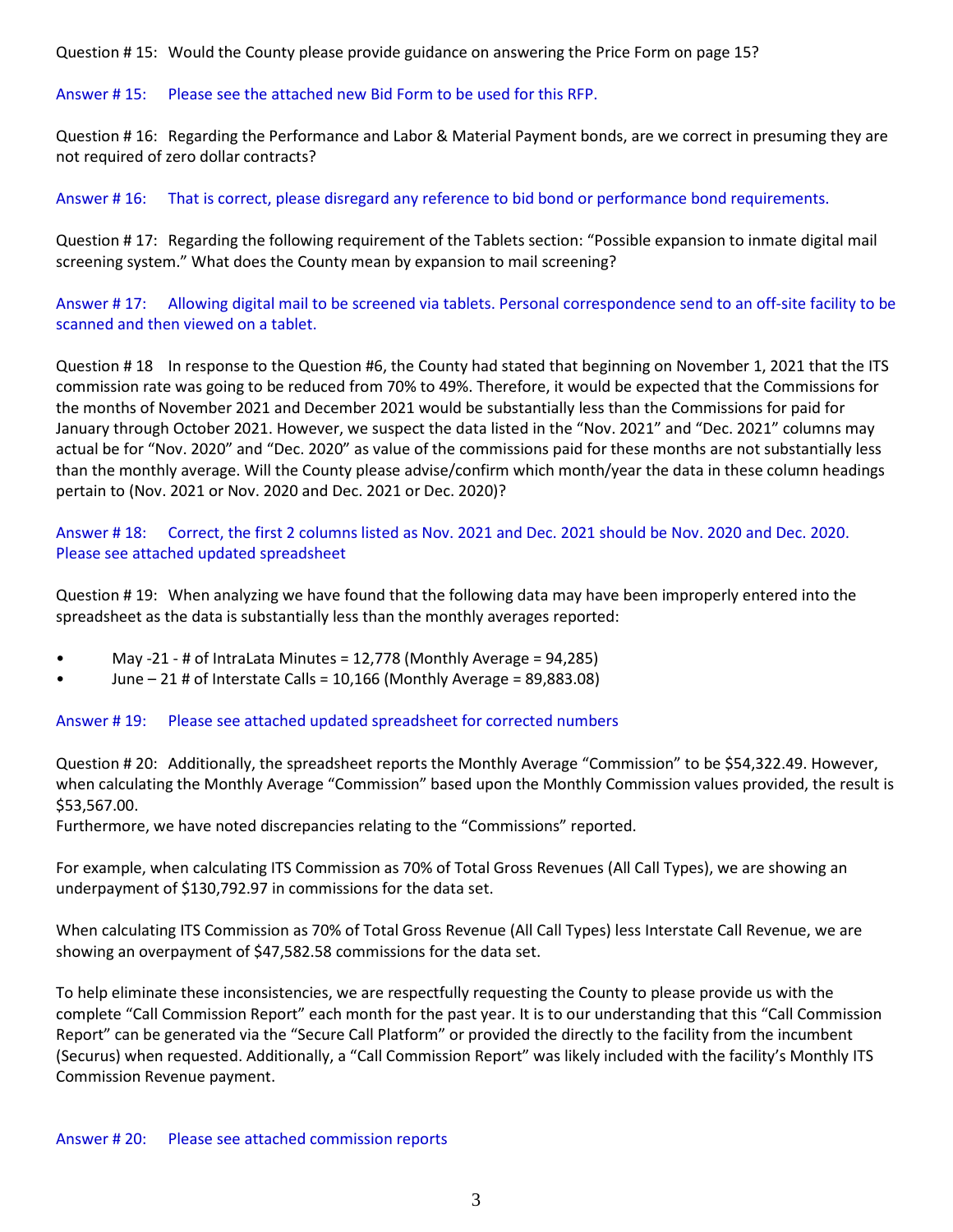Question # 21: Furthermore, we are requesting additional details pertaining item "2. Signing Bonus" on the "Third Amendment to Agreement for Inmate Telephone Service System" contained within "022-61 Addendum #1 Attachment #1 Contract Documents," page #16. The item states, "Beginning on the first day of the following the Third Amendment Effective Date, we will pay you 12 monthly signing bonus of \$52,083.33…"

Answer # 21: The Third Amendment was not agreed upon. The previous Deputy Chief confirmed it was proposed but both parties could not come to an agreement. Please disregard.

Question # 22: The Third Amendment was unsigned by either party. Therefore, we want to confirm whether this amendment went into effect or not. If the amendment went into effect, please provide us with the effective date as well as date and amount of each "monthly signing" bonus the County has received from the incumbent provider Securus.

Answer # 22: The Third Amendment was not agreed upon. The previous Deputy Chief confirmed it was proposed but both parties could not come to an agreement. Please disregard.

Question # 23: Is the County requiring vendors to submit a copy all 17 pages of the original RFP in addition to their proposal and the vendor's standard master services and schedule of service agreements?

Answer # 23: Yes, the County requires a copy of the entire bid packet sent as part of a vendor bid submission.

Question # 24: If so, are vendors to also include a copy of each addenda issued or will the addendum acknowledgement form suffice?

Answer # 24: The receipt of addenda form will suffice, as long as each addenda received is signed for on said form.

Question # 25: In light of the special circumstances of an already abbreviated timeline, including holidays and questions window running until 5 days prior to the due date, we respectfully ask the County to consider an extension deadline of January 31, 2022. Vendors will have a very limited window to evaluate answers, provide a tailored response, obtain signatures and ship in a timely manner to be received by the current deadline of 1/18/2022.

Answer # 25: The deadline for this bid will be extended until 10:00 A.M., Monday, January 24th. This will provide extra time for vendor replies while still allowing County Staff appropriate time to review proposals.